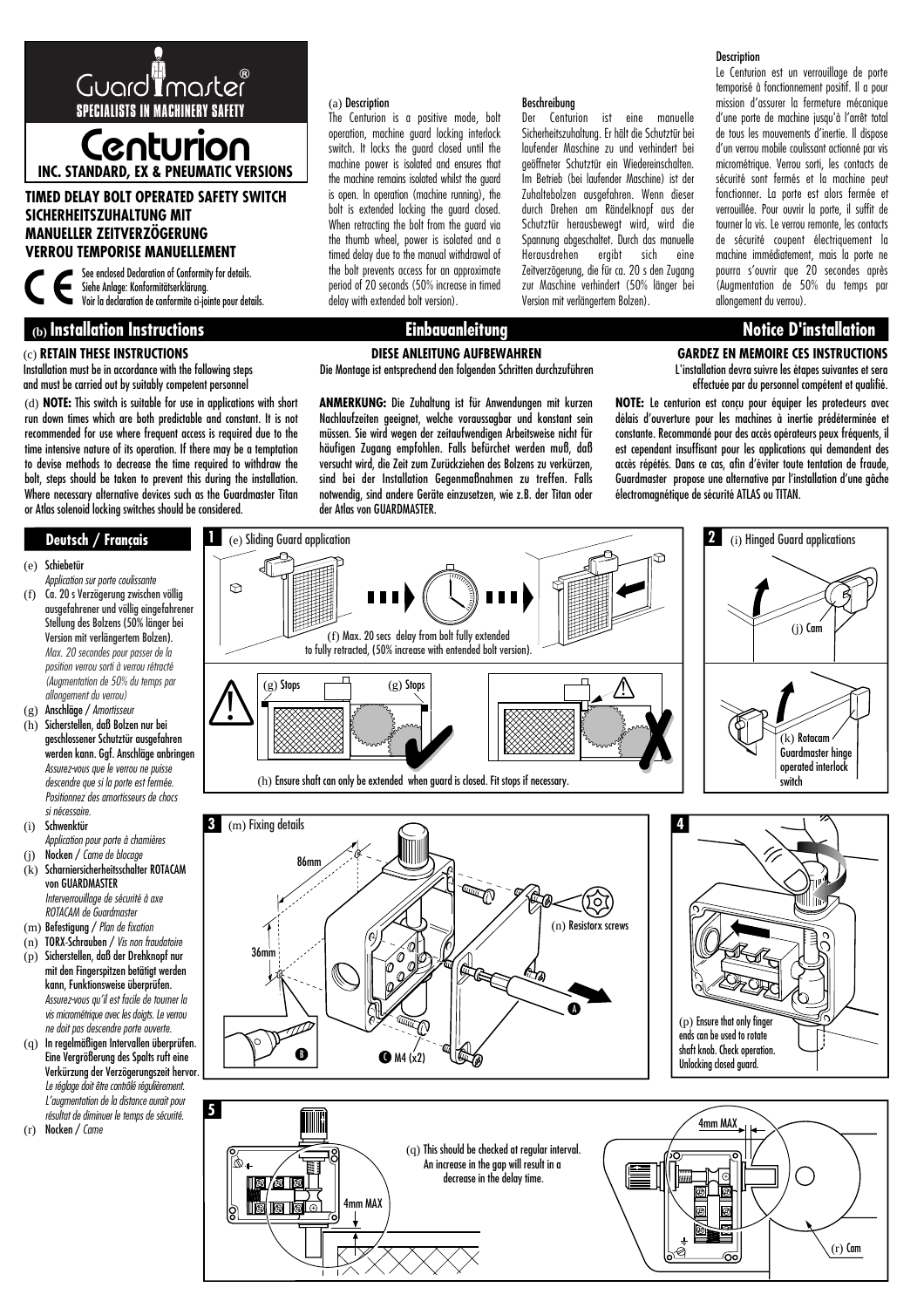- (s) Elektrische Anschlüsse / Connexions<br>(t) Öffner / Circuit de sécurité
- Öffner / Circuit de sécurité
- (u) Schließer / Contact auxiliaire
- (v) Maschine läuft
- Conditions de fonctionnement
- (w) Anschlüsse bei EX-Version / Connexions EX  $(x)$  Centurion-EX  $10 + 15$
- Centurion EX contacts  $1N/C + 1 N/O$
- $(y)$  Blau/braun = Öffner Bleu/ Marron = Circuit de sécurité 1
- (z) Schwarz/schwarz = Schließer Noir/ Noir = Circuit Auxiliaire
- $(a1)$  Centurion-EX 20 Centurion EX contacts 2N/C
- (b1) Schwarz/schwarz = Öffner 2 Noir/Noir = Circuit de sécurité 2
- (c1) Anschlüsse bei Pneumatic-Version Connexions pneumatiques
- (d1) Ausgang / Connum
- (e1)  $0$ ffner  $/N/C$
- (f1) Schließer / N/O
- (g1) Anwendungsbeispiele / Exemples de circuits
- (h1) Anzeigekreis / Présentation des circuits
- (i1) Öffnerkreis 1 / Circuit de sécurité primaire
- (j1) Start / Marche
- $(k1)$  Stop / Arrêt
- (m1) Relais-Sicherheitsbaustein Minotaur Relais de sécurité Minotaur
- (n1) Sicherungen / Fusibles
- (p1) Reset Taster
- Réarmement par bouton poussoir





After wiring replace the lid and check the operation of the interlock system. Ensure that the maximum stopping time of the machine is less than the minimum possible time taken by an operator to withdraw the locking shaft. The guarding system should be subjected to routine inspection to ensure that the conditions referred to in these instructions are maintained.

Nach dem Verdrahten den Deckel wieder auf das Gehäuse schrauben und das Systems auf korrekte Funktion zu überprüfen. Dabei ist sicherzustellen, daß die Nachlaufzeit der Maschine kürzer ist als die minimale Zeit, in der eine Bedienperson den Zuhaltebolzen zurückziehen kann. Das Schutzsystem ist regelmäßig darauf zu überprüfen, ob die Bedingungen dieser Montageanleitung eingehalten sind.

Après câblage, refermez le couvercle et vérifiez le bon fonctionnement de l'interverrouillage. Contrôlez que le temps d'inertie maximum de la machine est inférieur au temps minimum nécessaire à un opérateur pour ouvrir le protecteur. Le système doit être vérifié de manière régulière pour s'assurer que ces conditions soient maintenues dans le temps.

# **German / French**

- (q1) Schmalseite / Vue de coté
- (r1) Rückseite / Vue arrière
- (s1) Rechte und linke Ausführungen lieferbar (linke Ausführung gezeigt) Centurion disponible en version droite et gauche
- (t1) Längsseite / Vue du dessus
- (u1) Bolzenweg / Diagramme des contacts (v1) Kontakt geöffnet / Contact ouvert
- (w1) Kontakt geschlossen / Contact fermé
- (x1) Verderseite RH-Version Version droite vue de face
- (y1) Verderseite LH-Version Version gauche vue de face

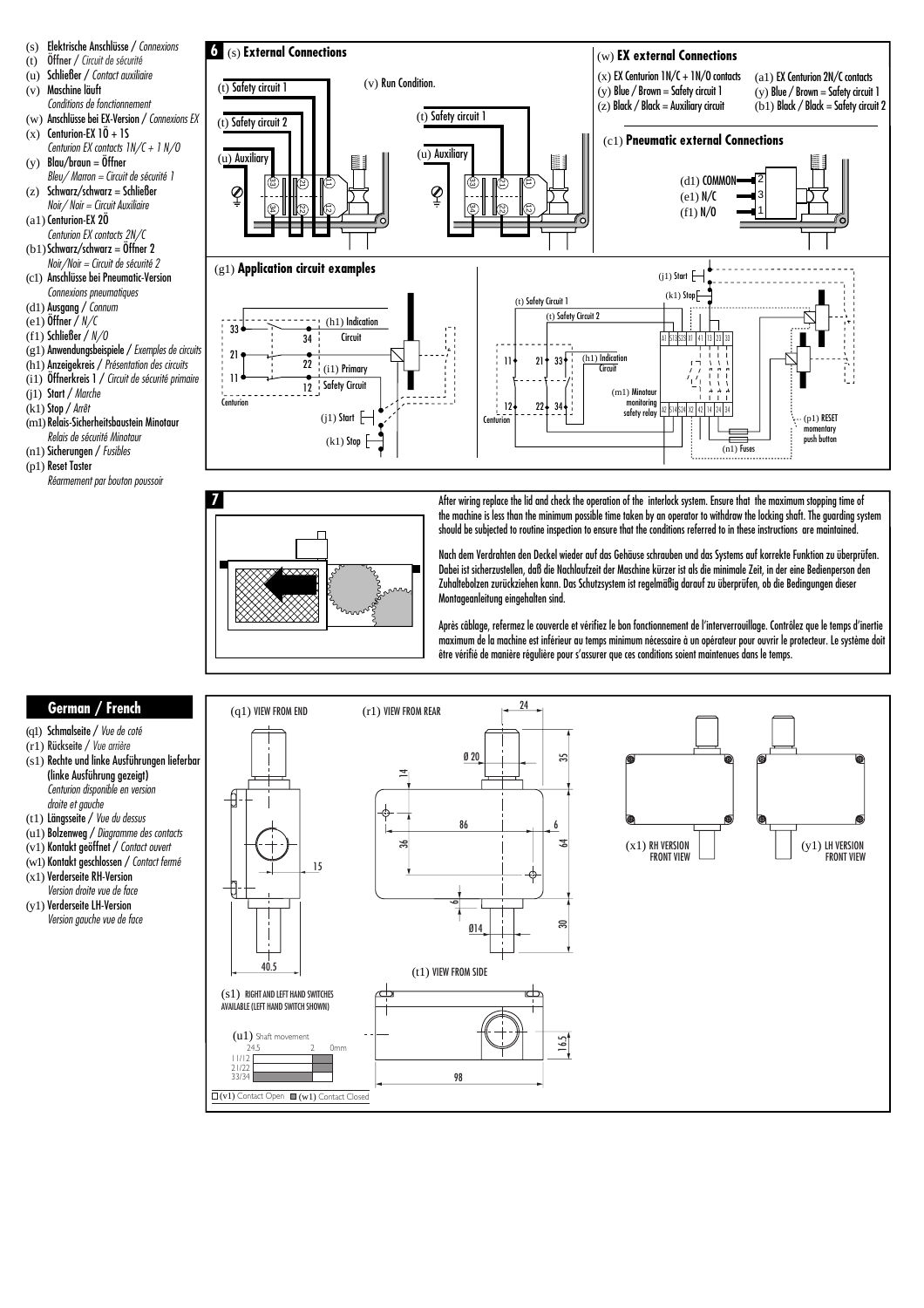| <b>Technical Specifications</b>                |                                                                              |  |  |
|------------------------------------------------|------------------------------------------------------------------------------|--|--|
| Conforming to standards                        | EN60947-5-1, EN1088, EN292, EN60204-1                                        |  |  |
| Safety contact                                 | 2N/C positive break                                                          |  |  |
| Utilisation cat.                               | AC15                                                                         |  |  |
| a.c (Ue)                                       | 500V 250V 100V                                                               |  |  |
| (le)                                           | 5Α<br>1A 2A                                                                  |  |  |
| d.c                                            | 250V 0.5A, 24V 2A                                                            |  |  |
| Max. switched current/voltage/load             | 500V / 500VA                                                                 |  |  |
| Thermal current (lth)                          | 10A                                                                          |  |  |
| Minimum current                                | $5V$ 5mA                                                                     |  |  |
| Safety contact gap                             | $>2$ mm                                                                      |  |  |
| Rtd. insulation voltage                        | (Ui) 500V                                                                    |  |  |
| Rtd. impulse withstand voltage                 | (Uimp) 2500V                                                                 |  |  |
| <b>Auxiliary contacts</b>                      | 1N/0                                                                         |  |  |
| <b>Pollution degree</b>                        | 3                                                                            |  |  |
| Shaft movement to contact operation            | 2 <sub>mm</sub>                                                              |  |  |
| Case material                                  | Heavy duty die cast alloy                                                    |  |  |
| Locking shaft                                  | <b>Stainless Steel</b>                                                       |  |  |
| Protection                                     | IP65                                                                         |  |  |
| <b>Conduit entry</b>                           | 1 x M20 or 1 x Pg11                                                          |  |  |
| <b>Operating temperature</b>                   | $-25^\circ$ C to +80 $^\circ$ C                                              |  |  |
| Fixing                                         | $2 \times M4$                                                                |  |  |
| <b>Mechanical life</b>                         | $10 \times 10^{6}$                                                           |  |  |
| <b>Electrical life</b>                         | $1 \times 10^6$                                                              |  |  |
| Weight                                         | 500 <sub>g</sub>                                                             |  |  |
| <b>Colour</b>                                  | Red                                                                          |  |  |
| Cleanina                                       | May be high pressure steam cleaned                                           |  |  |
|                                                |                                                                              |  |  |
| <b>EX Specifications</b>                       |                                                                              |  |  |
| Classification (1N/C+1N/O version) EExd IIc T6 |                                                                              |  |  |
| (2N/C version)                                 | EExd I/IIc T6 60°C                                                           |  |  |
| Contact arrangement                            | $1N/C + 1N/0$ or $2N/C$                                                      |  |  |
| Protection                                     | <b>TP66</b>                                                                  |  |  |
| <b>Rated voltage</b>                           | 250V AC / 250V DC                                                            |  |  |
| <b>Rated current</b>                           | 5A AC / 0.25A DC                                                             |  |  |
| <b>AC</b> ratings                              | 250V<br>125V                                                                 |  |  |
| resistive                                      | 6A<br><b>6A</b>                                                              |  |  |
| inductive                                      | 2.5A<br>3Α                                                                   |  |  |
| DC ratings                                     | <b>125V 75V</b><br><b>250V</b><br><b>30V</b>                                 |  |  |
| resistive                                      | 0.25A<br>0.5A 1A<br>7А                                                       |  |  |
| inductive                                      | 0.1A<br>0.2A 1A<br>5Α                                                        |  |  |
| Mechanical life                                | 2x10 <sup>6</sup>                                                            |  |  |
| <b>Electrical life</b>                         | dependent on loading                                                         |  |  |
| Ambient temperature                            | $-25^{\circ}$ C to +70 $^{\circ}$ C                                          |  |  |
| Electrical connection                          | Potted leads. Flexible 4x0.75mm2,                                            |  |  |
|                                                | 2m long                                                                      |  |  |
|                                                |                                                                              |  |  |
| <b>Pneumatic Centurion</b>                     |                                                                              |  |  |
| Conforming to standards                        | EN60947-5-1, EN1088, EN292, EN60204-1                                        |  |  |
| <b>Fluid used</b>                              | Compressed air or neutral gas                                                |  |  |
| Pressure range                                 | 2 to 8 bars                                                                  |  |  |
| Passage diameter                               | 2.7 <sub>mm</sub>                                                            |  |  |
| Connection                                     | Push in fittings for standard 4mm Ø                                          |  |  |
|                                                | nylon tube, internal Ø 2.5mm                                                 |  |  |
| Flow                                           | 138 NL/min. (ie. no. of litres of air at                                     |  |  |
|                                                | normal atmospheric pressure obtained<br>with the output open to atmosphere & |  |  |
|                                                |                                                                              |  |  |
|                                                | the supply pressure at 4 bars).                                              |  |  |
| Mechanical endurance                           | $>1 \times 10^6$                                                             |  |  |
| Temperature                                    | $-10^{\circ}$ C to $+60^{\circ}$ C                                           |  |  |
|                                                |                                                                              |  |  |

| <b>Technische Daten</b>                 |                                                      |  |  |
|-----------------------------------------|------------------------------------------------------|--|--|
| Normen                                  | EN60947-5-1, EN1088, EN292, EN60204-1                |  |  |
| Gehäusematerial                         | Al-Druckgußlegierung, rot lackiert                   |  |  |
| Zuhaltebolzen                           | Nichtrostender Stahl                                 |  |  |
| GehUausebefestigung                     | 2 x M4-Schrauben                                     |  |  |
| Schutzart                               | IP 65, Schutzleiteranschluß                          |  |  |
| Leitungseinführung                      | 1 x Pg 11 (auf Wunsch M20 ISO)                       |  |  |
| Betätigungsweg Kontakte                 | 2mm                                                  |  |  |
| Kontakte                                | 2 zwangsöffnende Öffner + 1 Schließer                |  |  |
| Kontaktöffnungsweite                    | $> 2x$ 2mm                                           |  |  |
| Bemessungsstoßspannungsfestigkeit       | <b>Uimp 2500 V</b>                                   |  |  |
| Bemessungsisoiationsspannung            | Ui 500 V                                             |  |  |
| Gebrauchskategorie                      |                                                      |  |  |
| Minimaler Strom                         | AC-15 1A (500V), 2A (250V), 5A (100V)                |  |  |
| Kurzschlußfestigkeit                    | 5 mA (5V)                                            |  |  |
| Betriebstemperatur                      | 6A (träg), zwangsöffnender Öffner                    |  |  |
| Mech. Lebensdauer                       | $-25$ bis + 80 $^{\circ}$ C                          |  |  |
| Gewicht                                 | 10 x 10 <sup>6</sup> Schaltspiele                    |  |  |
|                                         | 500q                                                 |  |  |
| <b>EX Daten</b>                         |                                                      |  |  |
| Explosionsschutz                        | EEx d IIC T6                                         |  |  |
| Gehäuseschutzart                        | IP 66                                                |  |  |
| Kontakte                                | $10 + 15$ oder $20$                                  |  |  |
| Nennspannung                            | 250 VAC/DC                                           |  |  |
| <b>Nennstrom</b>                        |                                                      |  |  |
| <b>Schaltleistung AC</b>                | 5 AAC/0,4 ADC<br>250 V 125 V                         |  |  |
| ohmsch                                  | 6 A<br><b>6A</b>                                     |  |  |
| induktiv                                | 2,5A<br>3A                                           |  |  |
|                                         | 250V<br>125V<br>30 V                                 |  |  |
| Schaltleistung DC                       |                                                      |  |  |
| ohmsch                                  | 0,25A<br>0,5A<br>7 A                                 |  |  |
| induktiv                                | 0,1 A<br>0,2A<br>5 A                                 |  |  |
| Elektrischer Anschluß                   | Leitung H05VV-F, 4 x 0,75mm <sup>2</sup> , 2m        |  |  |
| Betriebstemperatur                      | $-25 \text{ bis} + 70^{\circ} \text{C}$              |  |  |
| Elektr, Lebensdauer                     | $>2 \times 10^6$                                     |  |  |
| Elektr, Lebensdauer                     | Abhängig von der Belastung                           |  |  |
|                                         |                                                      |  |  |
| <b>Pneumatic Daten</b>                  |                                                      |  |  |
| Fluid                                   | Druckluft oder neutrales Gas                         |  |  |
| Druckbereich                            | 2 bis 8 bar                                          |  |  |
| Durchmesser Durchgang                   | 2.7 <sub>mm</sub>                                    |  |  |
| Anschluß                                | Steckanschlüsse für Standard-Nylonrohr               |  |  |
|                                         | 4mmØ, Innen-Ø 2,5mm                                  |  |  |
| Durchfluß                               | 138 NI/min (d.h. Liter Luft bei                      |  |  |
|                                         | normalem Atmosphärendruck und                        |  |  |
|                                         | offenem Ausgang zur Atmosphäre und                   |  |  |
|                                         | Eingangsdruck 4 bar)                                 |  |  |
|                                         | $-10$ bis +60 $^{\circ}$ C<br>$>1$ x 10 <sup>6</sup> |  |  |
| Betriebstemperatur<br>Mech. Lebensdauer |                                                      |  |  |

|                                                | <b>Specifications Techniques</b>               |  |  |  |
|------------------------------------------------|------------------------------------------------|--|--|--|
| Conforme aux normes :                          | EN60947-5-1, EN1088, EN292, EN60204-1          |  |  |  |
| Contacts de sécurité :                         | 2 N/C à fonctionnement positif                 |  |  |  |
| Catégorie :                                    | AC15                                           |  |  |  |
| $a.c$ (Ue):                                    | 500V<br><b>100V</b><br><b>250V</b>             |  |  |  |
| $(\mathsf{I} \mathsf{e})$ :                    | 1A<br>2A<br>5Α                                 |  |  |  |
| d.c :                                          | 250V-0,5A / 24V-2A                             |  |  |  |
| Coupure max. Courant/tension/charge 500V/500VA |                                                |  |  |  |
| Courant thermique (Ith)                        | 10A                                            |  |  |  |
| Courant minimum                                | $5V-5mA$                                       |  |  |  |
| Enclenchement des contacts de sécurité >2mm    |                                                |  |  |  |
| Tension efficace                               | (Ui) 500V                                      |  |  |  |
| Tension d'isolement                            | (Uimp) 2500V                                   |  |  |  |
| Contacts auxiliaires                           | 1N/0                                           |  |  |  |
| Degré de pollution                             | 3                                              |  |  |  |
| Enclenchement du contact auxiliaire            | $>2$ mm                                        |  |  |  |
| <b>Boîtier</b>                                 | métal robuste                                  |  |  |  |
| Verrou                                         | Acier inoxydable                               |  |  |  |
| Indice de protection                           | IP65                                           |  |  |  |
| Presse-étoupe                                  | 1XM20 ou 1XPG11                                |  |  |  |
| Température d'utilisation                      | $-25^\circ$ C à 80 $^\circ$ C                  |  |  |  |
| <b>Fixations</b>                               | 2XM4                                           |  |  |  |
| Durée de vie mécanique                         | 10000000 manoeuvres                            |  |  |  |
| Durée de vie électrique                        | 1000000 manoeuvres                             |  |  |  |
| Pnids                                          | 500grs                                         |  |  |  |
| Couleur                                        | Rouge                                          |  |  |  |
| Nettoyage                                      | Peut être nettoyé au jet vapeur haute pression |  |  |  |
|                                                |                                                |  |  |  |
| Version anti-deflagrante                       |                                                |  |  |  |
| Classification (version IN/C+1N/O) EExdlIcT6   |                                                |  |  |  |
| (version 2 N/C)                                | EExd I/IIcT6 60°C                              |  |  |  |
| <b>Contacts</b>                                | $1N/C+1N/0$ ou $2N/C$<br><b>IP66</b>           |  |  |  |
| Indice de protection<br>Tension                |                                                |  |  |  |
| Courant                                        | 250VAC / 250 VDC                               |  |  |  |
|                                                | 5A AC / 0.25A DC                               |  |  |  |
|                                                |                                                |  |  |  |
| <b>Gamme Tension AC</b>                        | <b>250V</b><br><b>125V</b>                     |  |  |  |
| Intensité résistive                            | 6А<br>6А                                       |  |  |  |
| Intensité inductive                            | 2.5A<br>3А                                     |  |  |  |
| <b>Gamme Tension DC</b>                        | 250V 125V<br>75V<br><b>30V</b>                 |  |  |  |
| Intensité résistive                            | 0.25A<br>0.5A 1A<br>7А                         |  |  |  |
| Intensité inductive                            | 0.1A<br>$0.2A$ $1A$<br>5Α                      |  |  |  |
| Durée de vie mécanique                         | 2000000 manoeuvres                             |  |  |  |
| Durée de vie électrique                        | Dépend de la charge                            |  |  |  |
| <b>Température ambiante</b>                    | $-25^\circ$ ( $h + 70^\circ$                   |  |  |  |
| <b>Connexions</b>                              | Précâblé en 2 mètres, 4X0.75mm <sup>2</sup>    |  |  |  |
|                                                |                                                |  |  |  |
| <b>Version pneumatic</b>                       |                                                |  |  |  |
| Conforme aux normes                            | EN60947-5-1, EN1088, EN292, EN60204-1          |  |  |  |
| <b>Fluide</b>                                  | Air comprimé ou gaz neutre                     |  |  |  |
| <b>Pression</b>                                | 2 à 8 bars                                     |  |  |  |
| Diamètre de passage                            | 2.7 <sub>mm</sub>                              |  |  |  |
| Connexions                                     | par flexible tube nylon standard 4mm,          |  |  |  |
|                                                |                                                |  |  |  |
|                                                |                                                |  |  |  |
| interne 2.5mm<br>Flux                          | 138NL/min (le : pas un litre d'air obtenu      |  |  |  |

# **(z1) ACCESSORIES ZUBEHÖR ACCESSORIES**

Security screwdriver<br>
Replacement security key<br>
Pt. No: 09015 Replacement security key Pt. No: 090<br>Conduit beacon indicators Contact us. Conduit beacon indicators

Bit-Handhalter Bestell-Nr: 09018 TORX-Bit Bestell-Nr: 09015 Bitte fragen Sie uns. Tournevis de sécurité :<br>Embout de sécurité :<br>Ref 09015 Embout de sécurité : Voyants lumineux : nous contacter